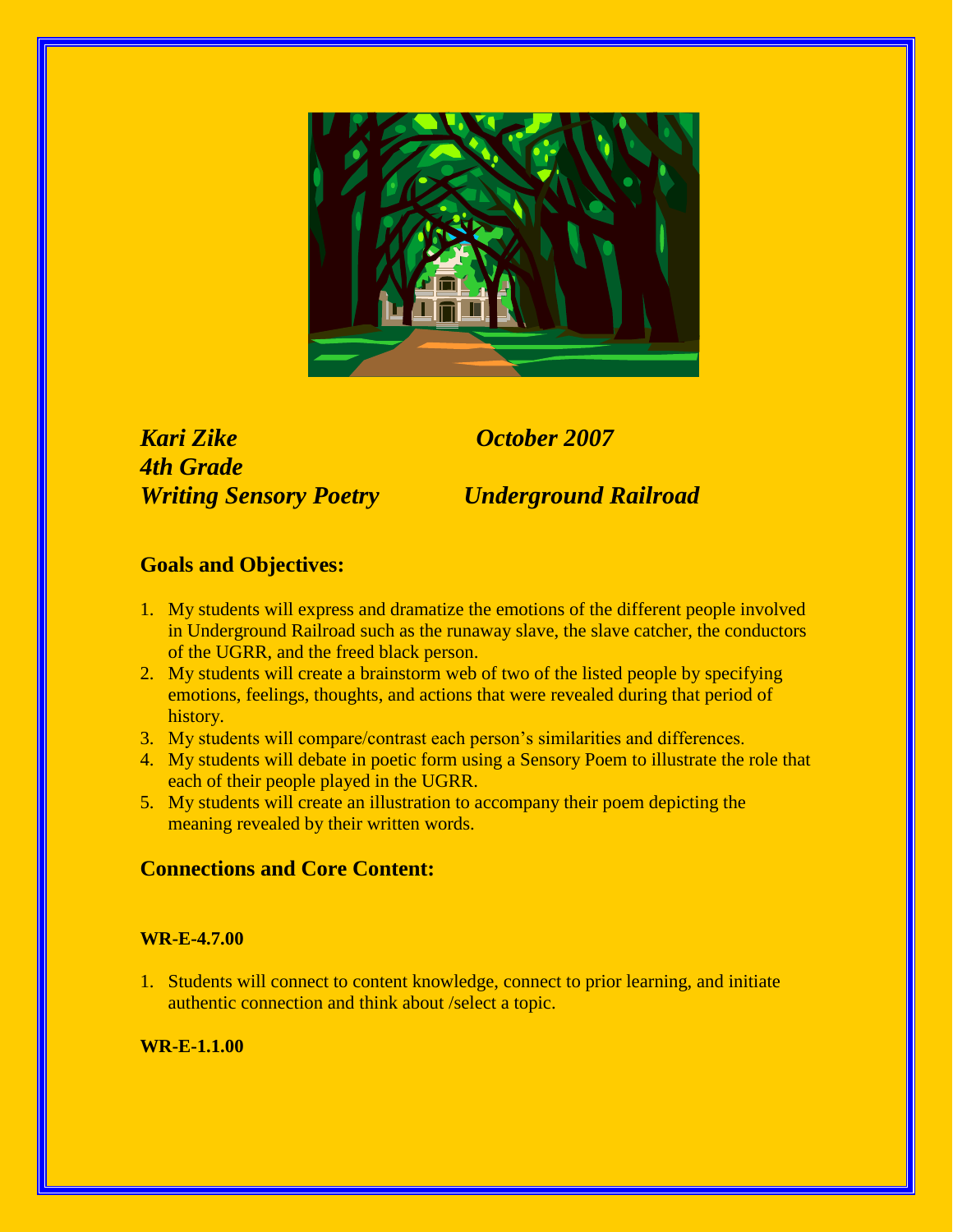Purpose/Audience: Students will establish and maintain a focused purpose to communicate with an authentic audience by:

- 1. Narrowing the topic to present an idea or theme
- 2. Choosing a perspective authentic to the writer
- 3. Analyzing and addressing the needs of the intended audience
- 4. Adhering to the characteristics of the form
- 5. Applying suitable tone
- 6. Allowing voice to emerge when appropriate

#### **WR-EP-2.3.02**

Students will engage the interest of the reader. Students will communicate ideas and details in a meaningful order

#### **WR-EP-2.4.02**

Students will arrange poetic language in a meaningful order. Students will use poetic line breaks effectively. Students will develop sentences of various structures and lengths

Students will arrange poetic stanzas in a way to that enhances meaning through the use of white space, line breaks, and shape

#### **SS-EP-1.3.1**

.

Students will define basic democratic terms (liberty, justice, equality, rights, and responsibility).

#### **SS-EP-5.1.1**

Students will use a variety of tools (eg., primary and secondary sources, artifacts, diaries, timelines) to learn about the past.

#### **Context:**

The teacher will have taught the students about the history of the Underground Railroad. This will be accomplished through the use of children's literature, use of Internet websites, and primary and secondary resources. The teacher will also share pictures taken from an NKU class field trip so that my students might better visualize the actual history that took place in the Northern Kentucky/Cincinnati area. This will meet my social studies learner goals.

To meet my writing learner goals, my students will be introduced to a variety of forms of poetry. The teacher will model a Sensory Poem for the class. Poetry handouts will be provided to the students to refer to for helpful suggestions, examples, and appropriate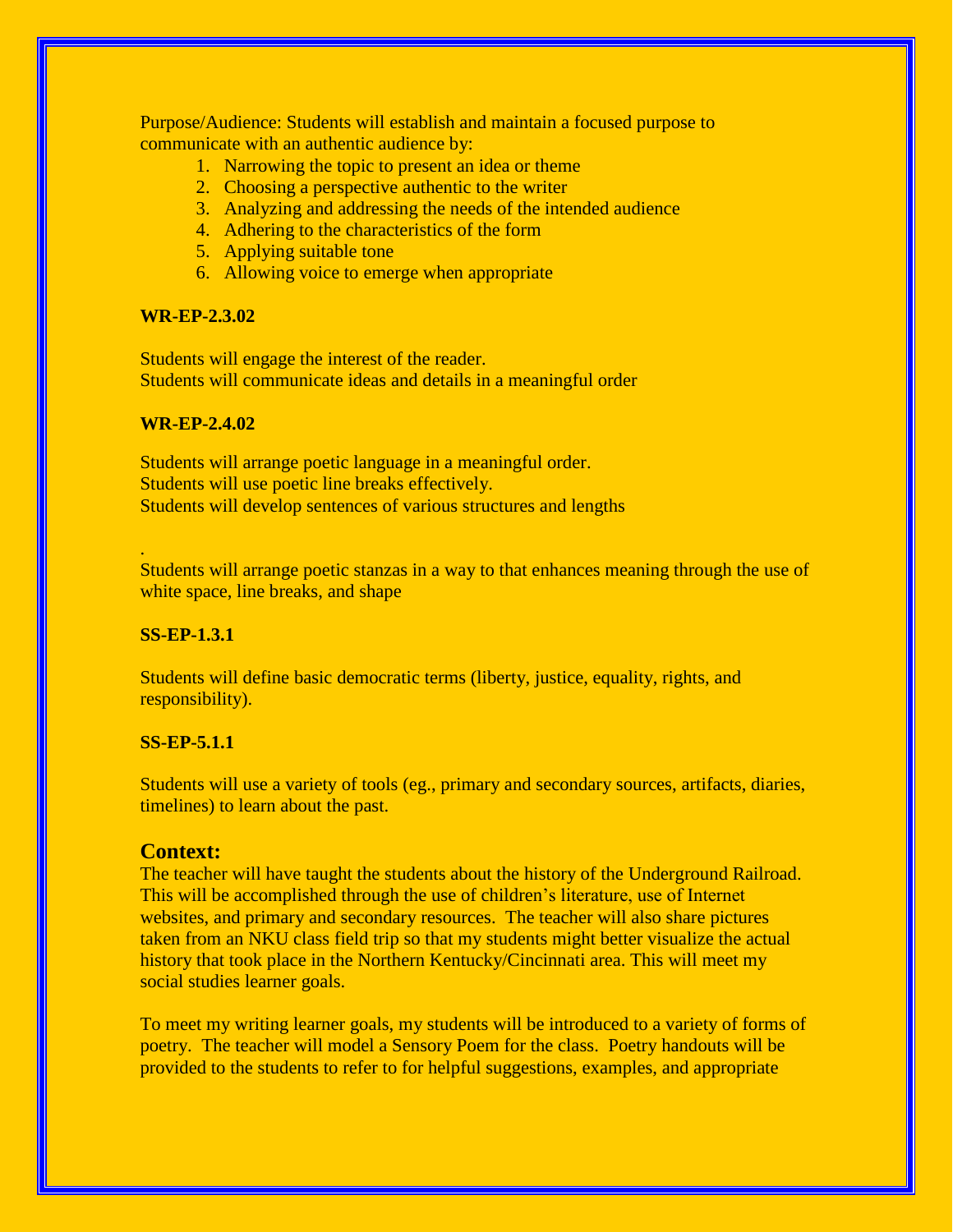vocabulary choices. The teacher will also discuss the writing core content in order to make students aware of their learner expectations.

## **Materials/Technology:**

#### *Children's Books:*

Levine, Ellen. 1988. If You Traveled on the Underground Railroad. NY: Scholastic

Monjo, F.N. 1970. The Drinking Gourd. NY: Harper and Row

Moore, Cathy. 2003. The Daring Escape of Ellen Craft. Minneapolis: Carolrhoda Books, Inc.

Nelson, Vaunda Micheaux. 2003. Almost to Freedom. Minneapolis: Lerner Publications

Rappaport, Doreen. 2000. Freedom River. NY:Hyperion

Schroeder, Alan. 1996. Minty: A Story of Young Harriet Tubman. NY: Penguin

*Websites for Underground Railroad*

<http://nationalgeographic.com/railroad/>

<http://www.ket.org/underground/>

[http://www.safepassageohio.org](http://www.safepassageohio.org/)

#### *Poetry Resources*

1988. Your Turn: 33 Lessons in Poetry. J. Weston

(Quality and Dialogue Poems)

## **Procedures:**

- 1. Students will show what prior knowledge they have concerning the UGRR by completing a Vocabulary from A to Z chart. (After each day's lesson discussion they will add to their knowledge list. Students will also give a brief explanation of what the phrase Underground Railroad means to them.
- 2. Teacher will introduce UGRR key vocabulary words and discuss them.
- 3. Teacher will read stories about slavery from the children's literature list.
- 4. Teacher will introduce poetic devices in writing. Handouts will be provided; teacher will share examples of Sensory Poems.
- 5. Teacher will model and write a poem with class participation.
- 6. Student will organize their thoughts using a pre-writing graphic organizer.
- 7. Students will draft a poem.